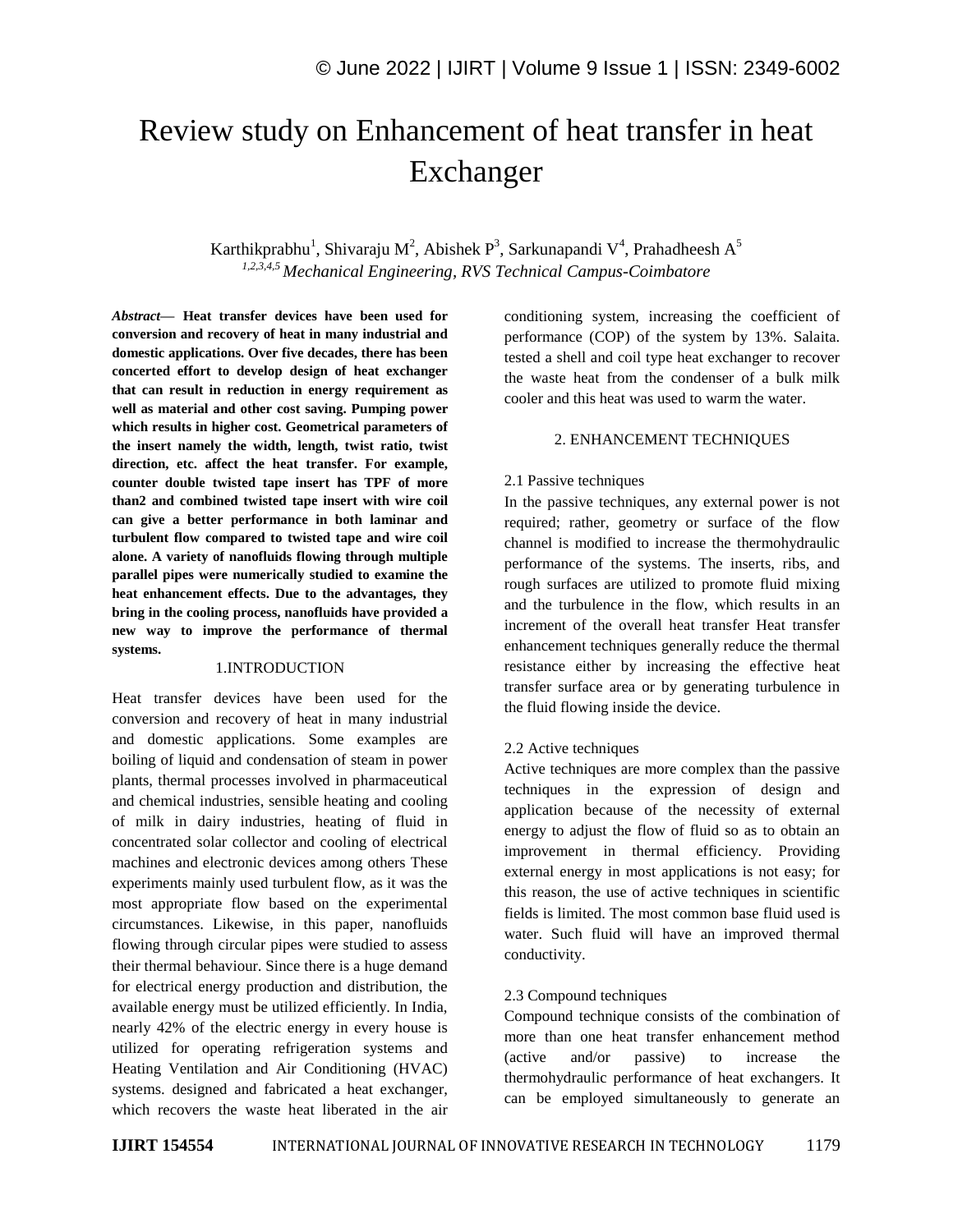augmentation that promotes the performance of the system either of the techniques operating independently. Preliminary studies on compound passive augmentation technique of this kind are quite encouraging. enhance the heat transfer within a heat exchanger, different fluid mixtures are used.

- 2.4 Twisted tape insert pipe
- 2.4.1 Effect of helical insert

Helical twisted tapes have also been used to enhance the heat transfer rate These authors used the fulllength helical inserts with different twist ratios with equal and unequal lengths with right and left turns. Their experiments showed that the helical tape insert improves the heat transfer compared to a plain tube and the TPF with right-left helical insert could be obtained an up to 3 for different configurations. used the helical screw tape inserts in an elliptical tube. For low Re, it was found that the maximum TPF of 1.2 could be obtained with a combination of pitch ratio of 1 and twist ratio of 0.22. Multiple helical twisted tapes have been an at different helix angles (9o, 13o, 17o,and 21o). The power consumed by the blower increases 2–3 times with decrease in helix angle. TPF achieved is from 1.08 to 1.30. numerically investigated TPF of a double pipe heat exchanger fitted with helical baffles in the annulus side. They used Fluent to solve three dimensional computational fluid dynamics model. From their analysis, it was found that in all cases TPF was less than one which was mainly due to higher-pressure drop-in entrance region effect.



Fig. 1. Helical screw inserts of different twist ratio

2.4.2. Effect of wings and winglet twisted tape The effect of delta winglet twisted tape inserts on heat transfer and pressure drop characteristics. The investigation was made for straight and oblique delta winglet (Fig. 2) along with twin delta winged twisted tape insert (Fig. 3). They analysed twisted tapes for different twist ratios and depth of wing cut ratios. From results, it was concluded that oblique deltawinglet is more efficient than straight delta winglet. Over the range of Re studied, TPF for oblique delta winglet twisted tape and straight delta winglet twisted tape were found to be  $0.92-1.24$  and  $0.88-1.21$ respectively. The twin delta winged twisted tape wings were cut in three different positions: up, down and opposite. Wings were inclined at an angle of 15o with the tape surface. The effect was examined for three different wing tip angles of. The result revealed that upside position performs well compared to down and opposite side wings; heat transfer rate increases with wing tip angle; twin tape wing up with 20o wing tip angle gives the highest TPF of 1.26. Instead of using twisted tape inserts,used curved delta type vortex generator (Fig. 2) to analyse the heat transfer. rate increases with wing tip angle; twin tape wing up with 20o wing tip angle gives the highest TPF of 1.26. Instead of using twisted tape inserts, used curved delta type vortex generator (Fig. 4) to analyse the heat transfer.



Fig. 2. Oblique delta winglet



Fig. 3. Twisted tape with twin delta wings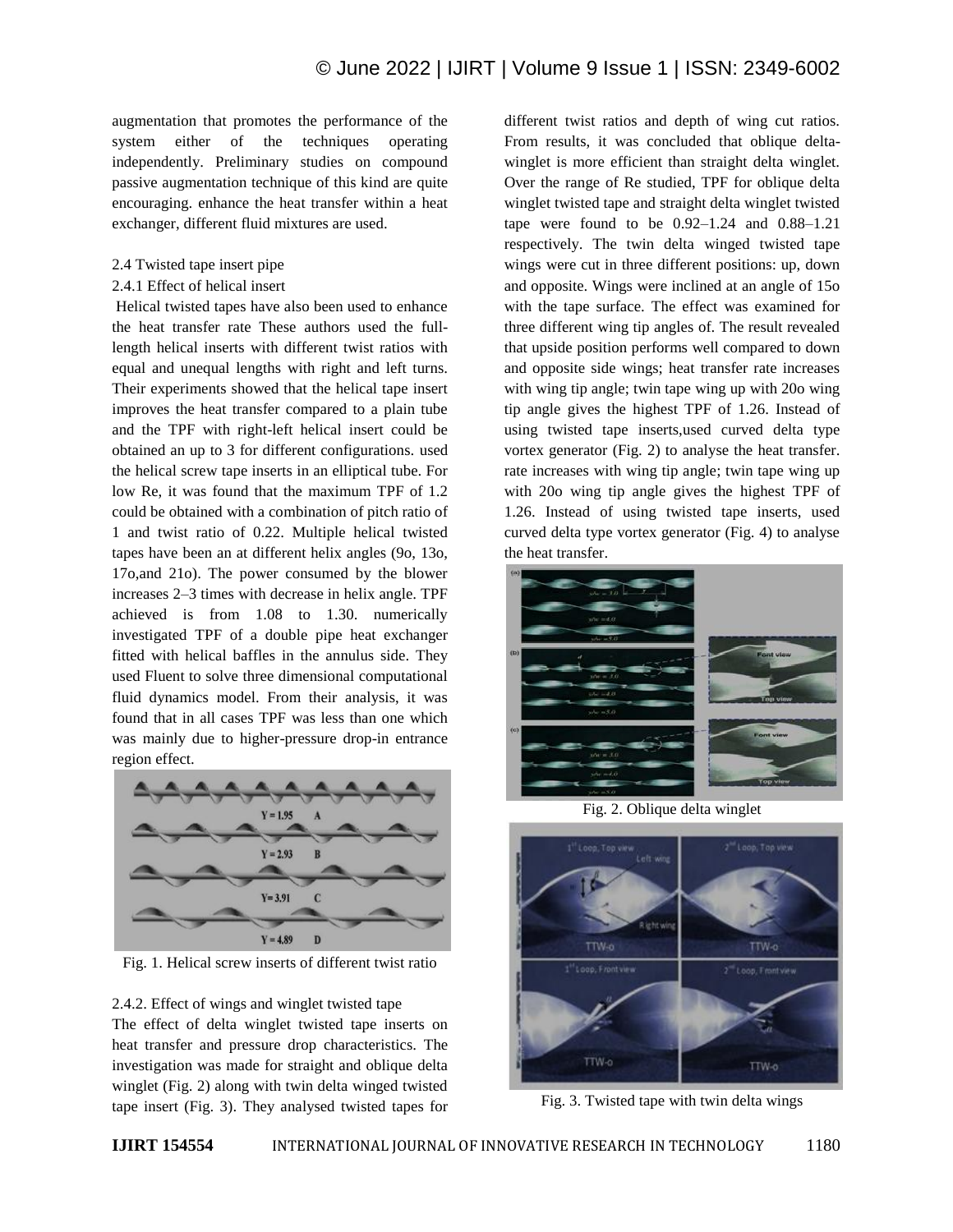## © June 2022 | IJIRT | Volume 9 Issue 1 | ISSN: 2349-6002



Fig. 4. Geometrical details of delta wing vortex generator

and friction factor characteristics of flow through a circular tube. The insert was constructed with a central rod on which curved delta wings were attached at specific locations. Local heat transfer coefficient and average pressure drop were examined for different pitch to projected length ratio, height to tube inner diameter and angle of attack. Nu/Nu0 ratio was found to be in the range of 1.3–5.0 and TPF from 1.0 to 1.8. twisted tape.

2.4.3 Configuration of tube-side helical tape insert and annulus-side helical screw strips

Heat exchangers are extensively used in various industrial and engineering applications including power plants, chemical and food industries, solar receivers, electronics, waste heat recovery and refrigeration. Therefore, efficiency improvement of heat exchangers has been a subject of intensive research during the past decades. Among different types of heat exchangers, doublepipe heat exchangers

(DPHXs) offer economic advantages over other configurations—including lower design, maintenance and installation costs. In a recent paper. the authors attributed this finding to the higher residence time of fluid flow due to the swirling flow generated by helical-tape insert. Their results showed that although the average Nusselt number for 0.03% nanofluid is increased by 32.91% as compared to pure water, this comes at the expense of 38% higher friction factor.



Fig. 5. Counter-flow double-pipe heat exchanger.



Fig. 6. Configuration of tube-side helical tape insert and annulus-side helical screw strips with  $p = 4$ .

#### 2.4.4Coiled wire inserts

Transverse or helical ribs, for example, coiled wire inserts, are an attractive method to create the surface roughness. The coiled wire inserts intensify the disturbance of laminar boundary layer and promote redevelopment of the thermal and hydrodynamic boundary layers in the tube flow effectively. Moreover, helically coiled wire can be used to generate secondary flow which helps to enhance the heat transfer rate with the increment of vorticity in the tubular flow. They have also some advantages in relation to the other passive methods such as easy manufacturing and installation; lower manufacturing cost; better fluid mixing and disturbance of laminar boundary layer; possibility to use different fluid types, e.g., nanofluid, water, viscous oil, and air; and possibility to install with various passive techniques together.

2.4.5 Heat transfer and fluid flow analysis